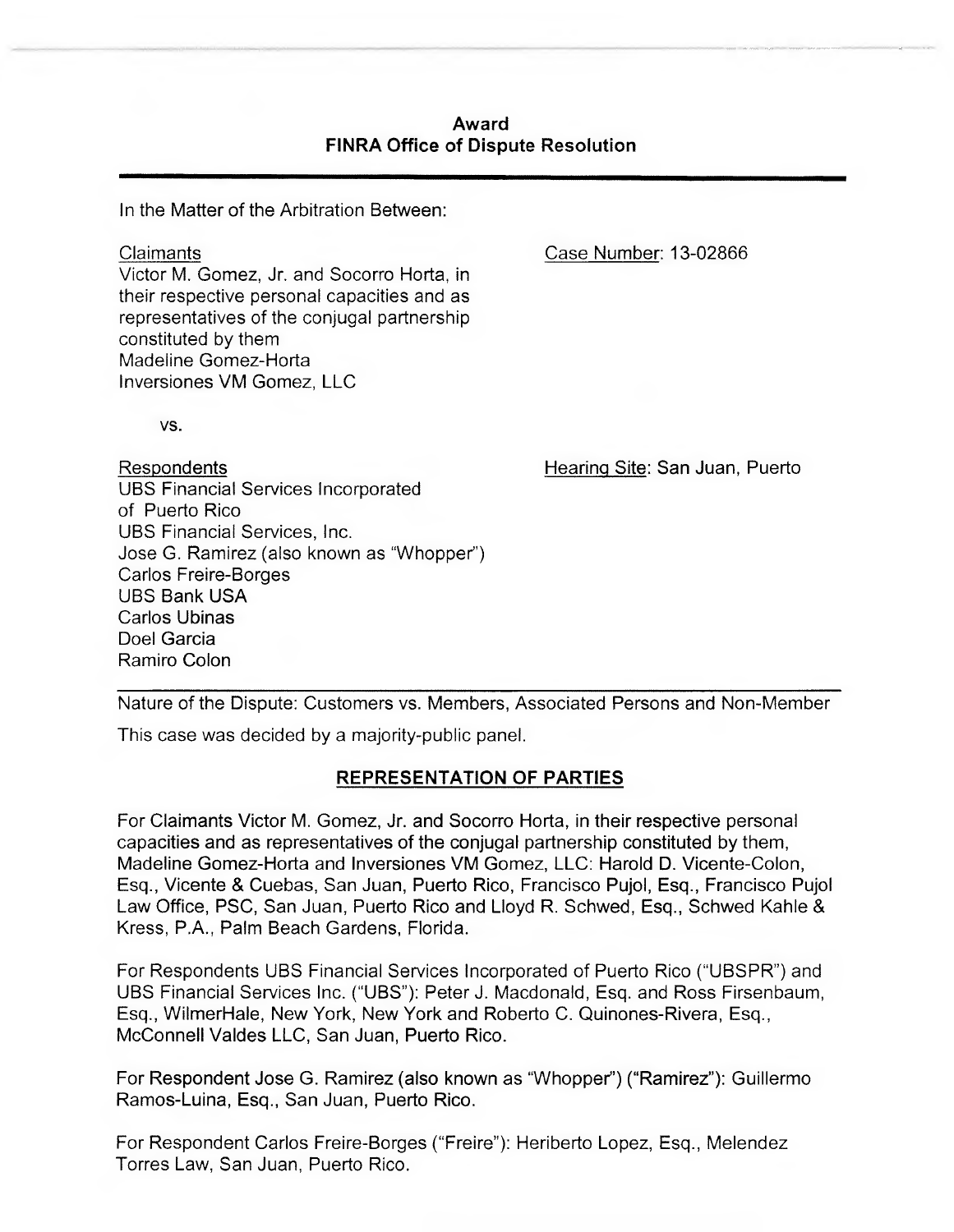FINRA Office of Dispute Resolution Arbitration No. 13-02866 Award Paoe 2 of 10

For Respondents Carlos Ubinas ("Ubinas") and Doel Garcia ("Garcia"): Ubaldo M. Fernandez-Barrera, Esq. and Salvador J. Antonetti-Stutts, Esq, O'Neill & Borges LLC, San Juan, Puerto Rico.

For Respondent Ramiro Colon ("Colon"): Jaime E. Toro-Monserrate, Esq., Toro, Colon, Mullet, Rivera & Sifre, PSC, San Juan, Puerto Rico.

Respondent UBS Bank USA did not file a Statement of Answer or execute a Submission Agreement.

# **CASE INFORMATION**

Statement of Claim filed on or about: September 30, 2013. Victor M. Gomez, Jr. signed the Submission Agreement: September 30, 2013. Socorro Horta signed the Submission Agreement: September 30, 2013. Madeline Gomez-Horta signed the Submission Agreement: September 30, 2013. lnversiones VM Gomez, LLC signed the Submission Agreement: September 30, 2013.

Statement of Answer and Counterstatement of Claim filed by Respondents UBSPR, UBS, Freire, Ubinas, Garcia and Colon on or about: January 14, 2014. UBS signed the Submission Agreement: November 14, 2013. UBSPR signed the Submission Agreement: February 26, 2014. Ubinas signed the Submission Agreement: February 4, 2014. Garcia signed the Submission Agreement: February 21, 2014. Colon signed the Submission Agreement: February 25, 2014. Freire signed the Submission Agreement: February 25, 2014.

Response to Statement of Claim filed by Respondent Ramirez on or about: April 8, 2014.

Ramirez signed the Submission Agreement: February 28, 2014.

Amended Statement of Answer and Counterstatement of Claim filed by Respondents UBSPR, UBS, Freire, Ubinas, Garcia and Colon on or about: May 5, 2014.

Answer to [Amended] Counterclaim filed by Claimants on or about: May 8, 2014.

Motion for Summary Award filed by Claimants on or about: July 31, 2014. Motion to Bar Defenses and Facts at the Hearings filed by Claimants on or about: July 31, 2014.

Opposition to Motion for Summary Award filed by Respondent Ramirez on or about: August 29, 2014.

Opposition to Claimants' Motion to Bar Defenses and Facts at the Hearings and Motion for Summary Award filed by Respondents UBSPR, UBS, Freire, Ubinas, Garcia and Colon on or about: August 29, 2014.

Reply to Opposition to Claimants' Motion to Bar Defenses and Facts at the Hearings and Motion for Summary Award filed by Claimants on or about: September 3, 2014.

Motion to Amend Statement of Claim filed by Claimants on or about: September 10, 2014.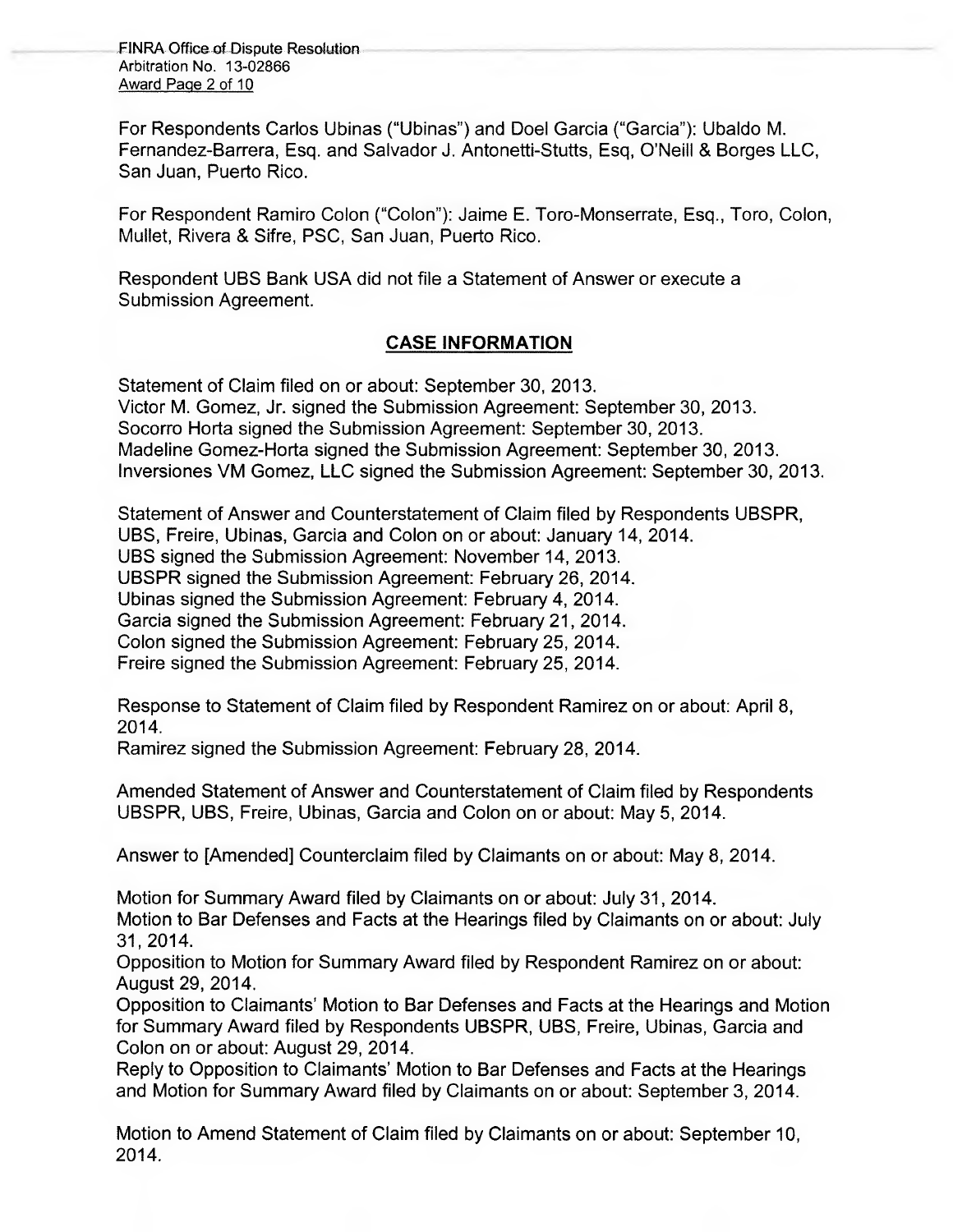\_ FINRA Office\_of Dispute Resolution Arbitration No. 13-02866 Award Page 3 of 10

Notice of Assent to Amendment of Claim filed by Respondents UBSPR, UBS, Freire, Ubinas, Garcia and Colon on or about: October 16, 2014. Amendment to Statement of Claim filed by Claimants on or about: November 10, 2014.

Second Amended Statement of Answer and Counterstatement of Claim filed by Respondents UBSPR and UBS on or about: December 4, 2014.

UBS Bank USA ("UBS Bank") did not file a Statement of Answer nor sign the Submission Agreement.

# **CASE SUMMARY**

In their Statement of Claim, as amended, Claimants asserted the following causes of action: (1) violations of Section 10(b) of the Securities Exchange Act of 1934, SEC Rule 10b-5, NYSE and FINRA rules, and the securities laws and other laws and regulations of Puerto Rico; (2) securities fraud; (3) violation of Article 1802 of the Civil Code of Puerto Rico 31 Laws of Puerto Rico Annotated [L.P.R.A.] Section 5141; (4) breach of contract; and (5) breach of policies, law(s), rules, regulations and norms for the financial protection of elderly or handicapped persons. The causes of action relate to, among other things, Claimants' investment in Puerto Rico closed-end mutual funds (the "Funde) concentrated in Puerto Rico bonds and the use of loan proceeds to purchase securities.

Unless specifically admitted in his Response to Statement of Claim, Respondent Ramirez denied the allegations made in the Statement of Claim and asserted various affirmative defenses.

Unless specifically admitted in their Answer to Statement of Claim, as amended, Respondents UBSPR, UBS, Freire, Ubinas, Colon and Garcia denied the allegations made in the Statement of Claim, as amended, and asserted various affirmative defenses.

In its Counterstatement of Claim, Respondent UBSPR asserted the following causes of action: breach of contract; unjust enrichment; and account stated. The causes of action relate to Claimants' alleged failure to pay Respondent UBSPR monies due pursuant to a Credit Line Agreement.

Unless specifically admitted in their Answer to [Amended] Counterclaim, Claimants denied the allegations made in the [Amended] Counterclaim and asserted various affirmative defenses.

# **RELIEF REQUESTED**

In the Statement of Claim, as amended, Claimants requested: compensatory damages in the amount of \$22,872,627.17 plus legal interest thereon from the date of filing of the Statement of Claim through the date of full payment; disgorgement of commissions, interest and/or service-for-loan fees; rescission; urgent injunctive relief prohibiting Respondents from making collection efforts of alleged debit or loan balances other than through these arbitration proceedings and from destroying or disposing of any documents and/or evidence related to Claimants' accounts and the transactions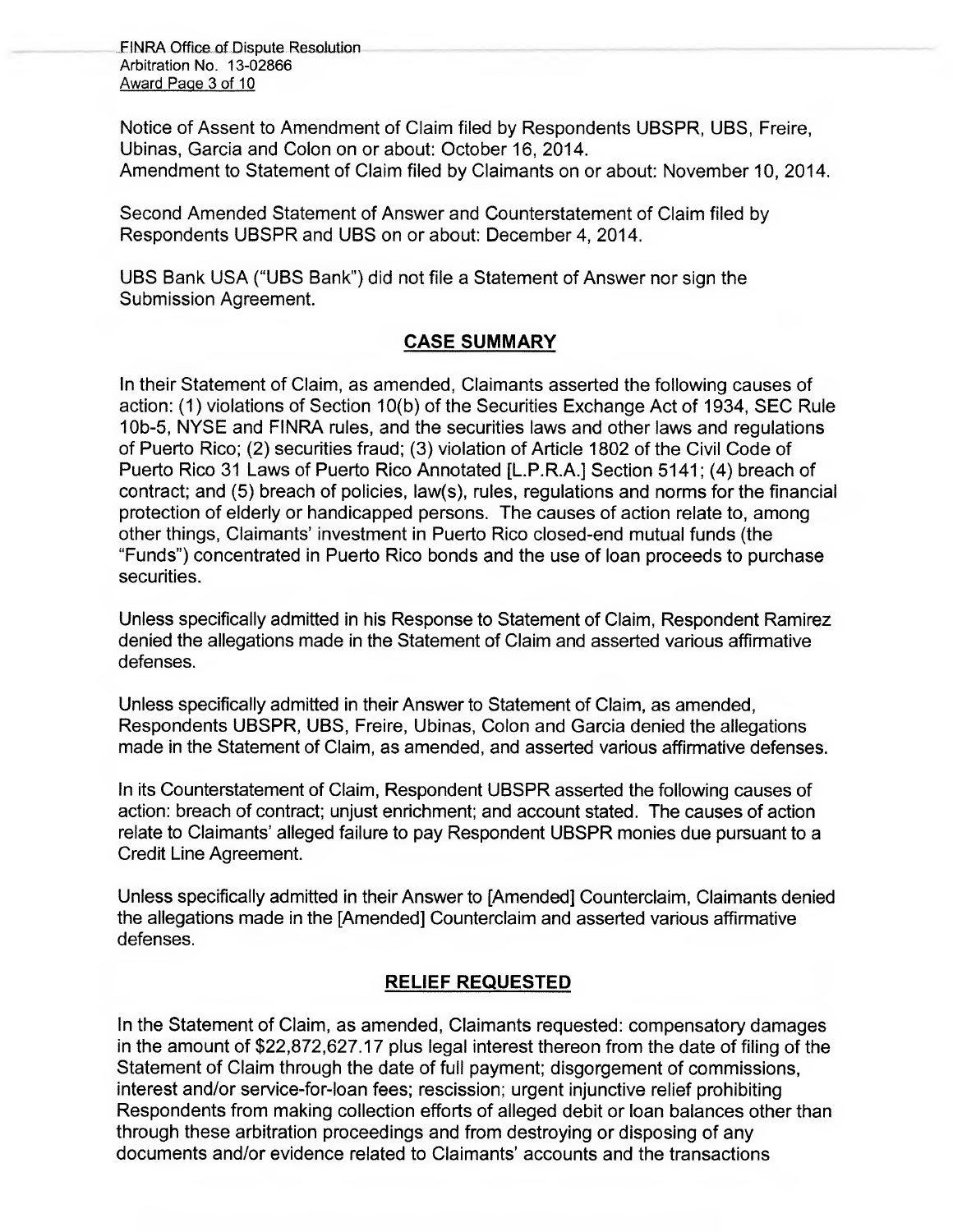FINRA Office of Dispute Resolution Arbitration No. 13-02866 Award Page 4 of 10

described in the Statement of Claim, including electronic and digital records; punitive damages of not less than \$5,000,000.00; costs and expenses, including filing fees, consulting fees and arbitration fees; attorneys' fees; and any amounts needed to liquidate the debit or loan-payable balances in Claimants' accounts after reimbursement to Claimants of their net worth in the accounts of as of July 31, 2013.

In the Amended Statement of Claim, Claimants further requested: reimbursement of any and all proceeds resulting from the partial or total liquidation of shares of UBS Funds in Claimants' accounts and credited to Claimants' alleged loans originated by Respondent UBS Bank and transferred to Respondent UBSPR; reimbursement of any and all dividends eamed by shares of UBS Funds in Claimants' accounts and used to reduce the aforesaid loan balances; an order prohibiting Respondents from taking any further action to collect the aforesaid loans; and an order declaring null and void ab initio any and all loans made to Claimants by Respondent UBS Bank, transferred to Respondent UBSPR, and supposedly collateralized by the prohibited and illicit pledge and hypothecation of shares of UBS Funds in favor of Respondent UBS Bank.

In his Response to Statement of Claim, Respondent Ramirez requested that the Statement of Claim be dismissed.

In their Statement of Answer and Counterstatement of Claim, as amended: Respondents UBSPR, UBS, Freire, Ubinas, Garcia and Colon requested: (1) that Claimants take nothing by her claims and that her claims be dismissed in their entirety; (2) assessment of all fees and costs against Claimants; (3) expungement of any record of this arbitration from the Central Registration Depository ("CRD") records of the affected individual Respondents; (4) damages in excess of \$5,000,000.00 sought by Respondent UBSPR in its Counterstatement of Claim, as amended; and (5) such other and further relief as deemed just and equitable by the Panel.

In their Answer to Counterstatement of Claim, Claimants requested dismissal, denial and/or rejection of the Counterstatement of Claim.

# **OTHER ISSUES CONSIDERED AND DECIDED**

The Arbitrators acknowledge that they have each read the pleadings and other materials filed by the parties.

On or about January 10, 2014, prior to the appearance by Respondent UBS Bank in this matter, Claimants filed a Notice of Voluntary Withdrawal of Claims as to Respondent UBS Bank, which was clarified to be without prejudice on November 18, 2016. Therefore, the Panel made no determinations with respect to the claims asserted against Respondent UBS Bank.

On or about July 31, 2014, Claimants filed a Motion to Bar Defenses and Facts at the Hearings in which Claimants asserted that the Panel should bar Respondents from presenting at the hearings all of the defenses and facts known by Respondents but deliberately omitted by them in their respective Answers to the Statement of Claim.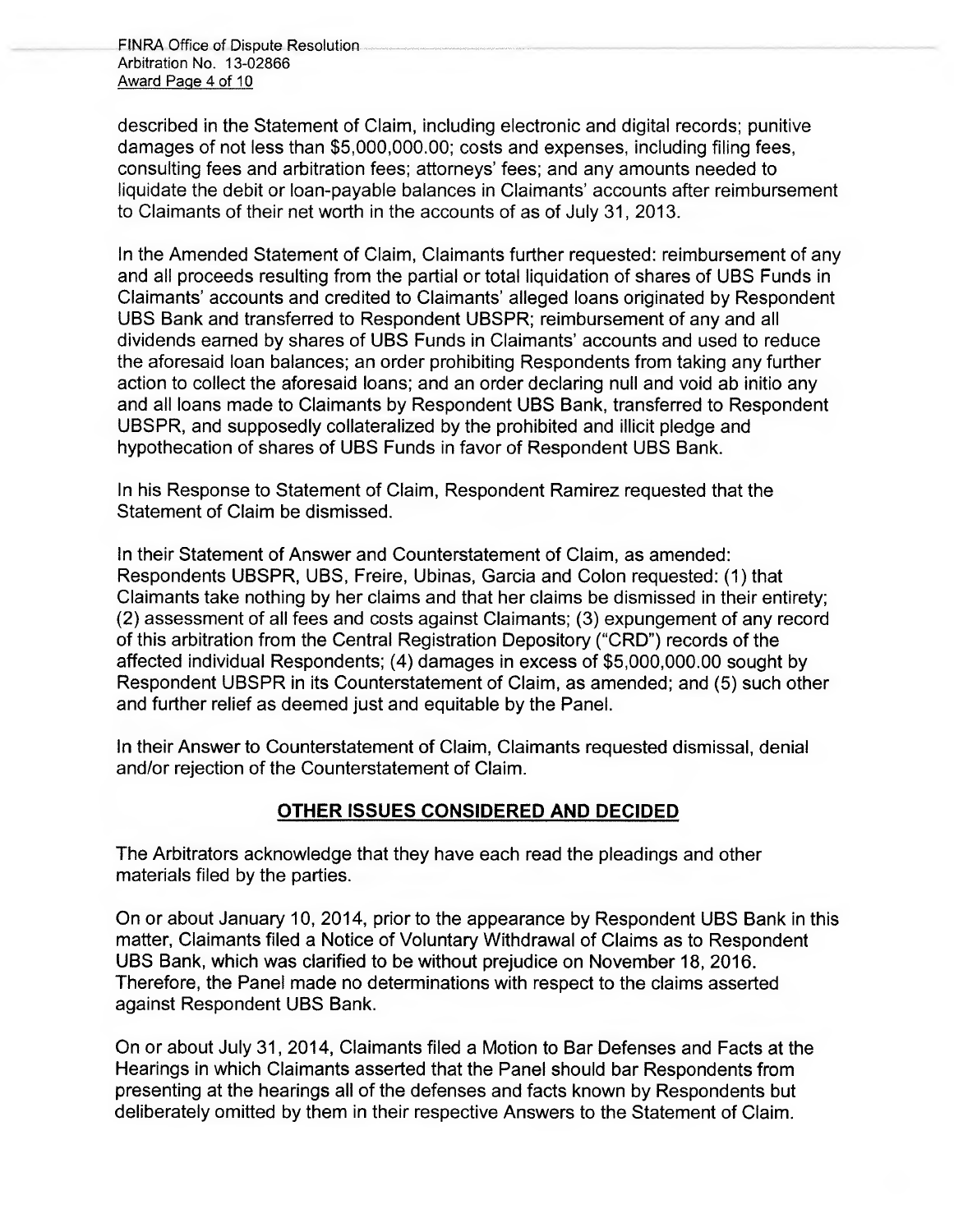FINRA Office of Dispute Resolution Arbitration No. 13-02866 Award Page 5 of 10

On or about July 31, 2014, Claimants filed a Motion for Summary Award in which Claimants asserted that the Panel should issue a Summary Award in their favor on all of their claims against Respondents because, among other things, Respondents failed to provide specific responses and defenses to the Statement of Claim and omitted from their respective Answers crucial and significant facts known to them when their Answers were filed.

In his Opposition to the Motion for Summary Award, Respondent Ramirez asserted that the Panel may not draw adverse inferences against him based on his invocation of Fifth Amendment rights.

Respondent Ramirez did not file a response to Claimants Motion to Bar Defenses and Facts at the Hearings.

In their Opposition to the Motion to Bar Defenses and Facts at the Hearings and Motion for Summary Award, Respondents UBSPR, UBS, Freire, Ubinas, Colon and Garcia asserted that: (1) FINRA rules do not permit a Summary Award on the pleadings; (2) their Answers comply with FINRA rules; and (3) Respondent Ramirez's assertion of the Fifth Amendment does not prevent Respondents UBSPR, UBS, Freire, Ubinas, Colon and Garcia from proving their defenses, nor is it a basis to draw an adverse inference against them or to grant Claimants a Summary Award.

In Claimants' Reply to Respondents UBSPR, UBS, Freire, Ubinas, Colon and Garcia's Opposition to the Motion to Bar Defenses and Facts at the Hearings and Motion for Summary Award, Claimants asserted that: (1) the Panel is empowered to enter a Summary Award against all Respondents; (2) FINRA Rule 12308(b) requires respondents in an arbitration proceeding to specify any relevant fact that is known to them at the time their Answer is filed, which Respondents in this case failed to do; and (3) Respondent Ramirez's assertion of the Fifth Amendment does prevent Respondents UBSPR, UBS, Freire, Ubinas, Colon and Garcia from proving their defenses because under FINRA Rule 2111, it is the broker (not the broker-dealer) who must have a reasonable basis for believing that a recommendation is suitable and no one besides Respondent Ramirez has personal knowledge of what due diligence was performed by Respondent Ramirez before making that recommendation; thus, there are no other witnesses or evidence that may support a defense against, at least, the unsuitability claim.

On or about October 10, 2014, following a telephonic conference with the parties, the Panel issued an Order that denied Claimants' Motion for Summary Award and denied without prejudice Claimants' Motion to Bar Defenses and Facts at the Hearings.

On or about September 10, 2014, Claimants filed a Motion to Amend the Statement of Claim for the purpose of, among other things, including additional information regarding allegations contained in the Statement of Claim. In response, Respondents UBSPR, UBS, Freire, Ubinas, Colon and Garcia filed a Notice of Assent to Amendment. Respondent Ramirez did not file a response. On or about November 14, 2014, the Panel issued an Order that granted Claimants' Motion to Amend the Statement of Claim.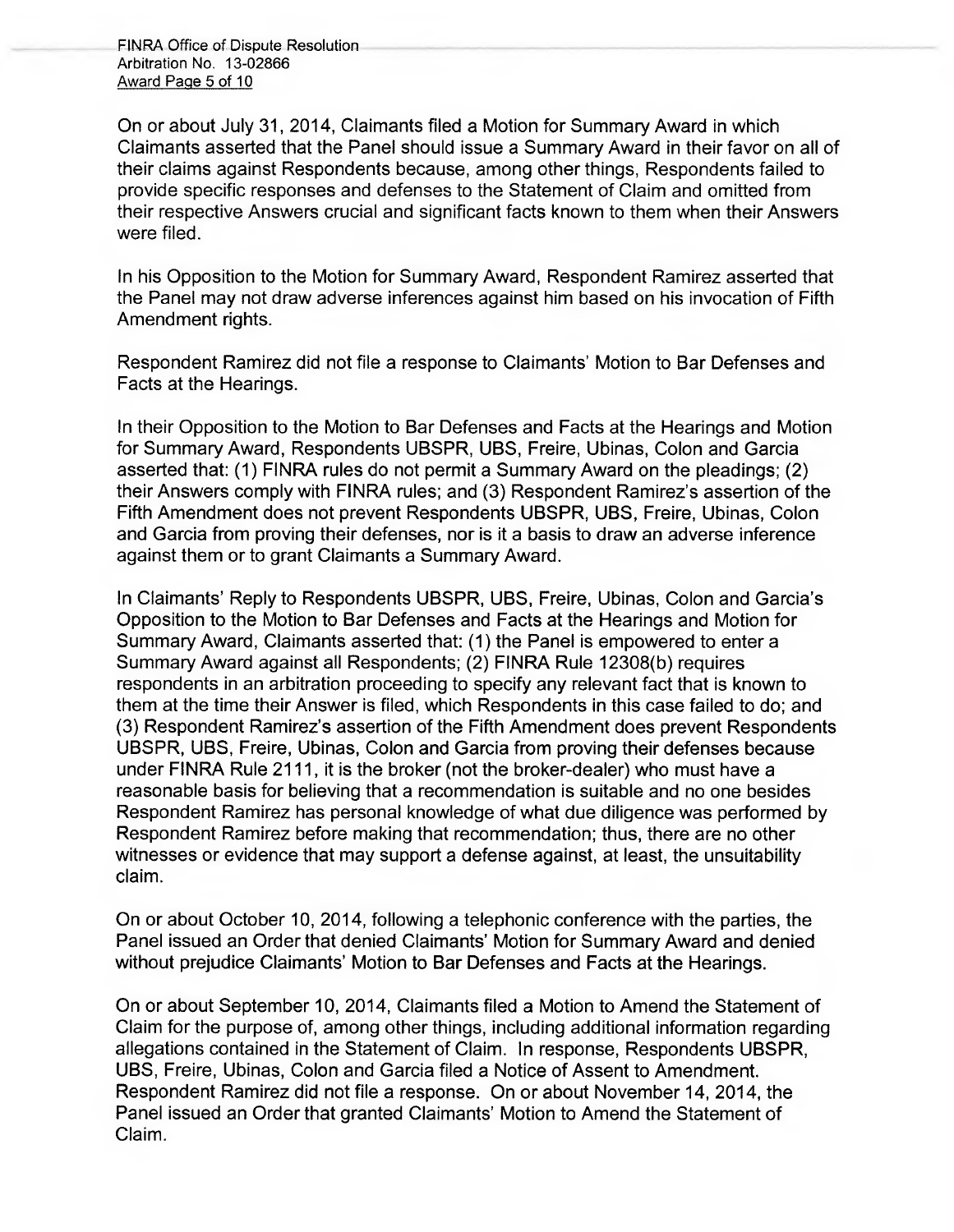FINRA Office of Dispute Resolution Arbitration No. 13-02866 Award Page 6 of 10

On or about May 29, 2015, Claimants filed a Dismissal without Prejudice of Claims against Certain Individuals [Respondents Freire, Ubinas and Garcia], to which Respondents Freire, Ubinas and Garcia agreed.

On or about June 1, 2015, Claimants filed a Dismissal without Prejudice of Claims against Respondent Colon, to which Respondent Colon agreed.

in their Statement of Answer, Respondents UBSPR, UBS, Freire, Ubinas, Garcia and Colon requested expungement of any record of this arbitration from the CRD records of the affected individual Respondents. Inasmuch as they did not reiterate this request for expungement during the evidentiary hearing, the Panel deemed the request to be withdrawn without prejudice, and did not make any determinations with respect thereto.

The parties present at the hearing have agreed that the Award in this matter may be executed in counterpart copies or that a handwritten, signed Award may be entered.

## **AWARD**

After considering the pleadings, the testimony and evidence presented at the hearing, and the post-hearing submissions (if any), the Panel has decided in full and final resolution of the issues submitted for determination as follows:

- 1. Respondents UBS and UBSPR are jointly and severally liable and shall pay to Claimant Madeline Gomez-Horta compensatory damages in the amount of \$1,130,000.00, plus interest pursuant to the Puerto Rico Uniform Securities Act at the rate of 4.25% per annum accruing from the date of service of the Award through payment of the Award in full.
- 2. Respondents UBS and UBSPR are jointly and severally liable and shall pay to Claimant Victor M. Gomez, Jr. compensatory damages in the amount of \$8,000,000.00, plus interest pursuant to the Puerto Rico Uniform Securities Act at the rate of 4.25% per annum accruing from the date of service of the Award through payment of the Award in full.
- 3. Respondents UBS and UBSPR are jointly and severally liable and shall pay to Claimant Socorro Horta compensatory damages in the amount of \$500,000.00, plus interest pursuant to the Puerto Rico Uniform Securities Act at the rate of 4.25% per annum accruing from the date of service of the Award through payment of the Award in full.
- 4. Inasmuch as Claimants did not make a request or present expert testimony regarding damages on behalf of Claimant Inversiones VM Gomez, LLC during the evidentiary hearing, Claimant Inversiones VM Gomez, LLC's claims are denied with prejudice.
- 5. During the evidentiary hearing, based upon Respondent Ramirez's representation that he would plead the fifth on all questions asked, Claimants withdrew their claims against Ramirez with prejudice.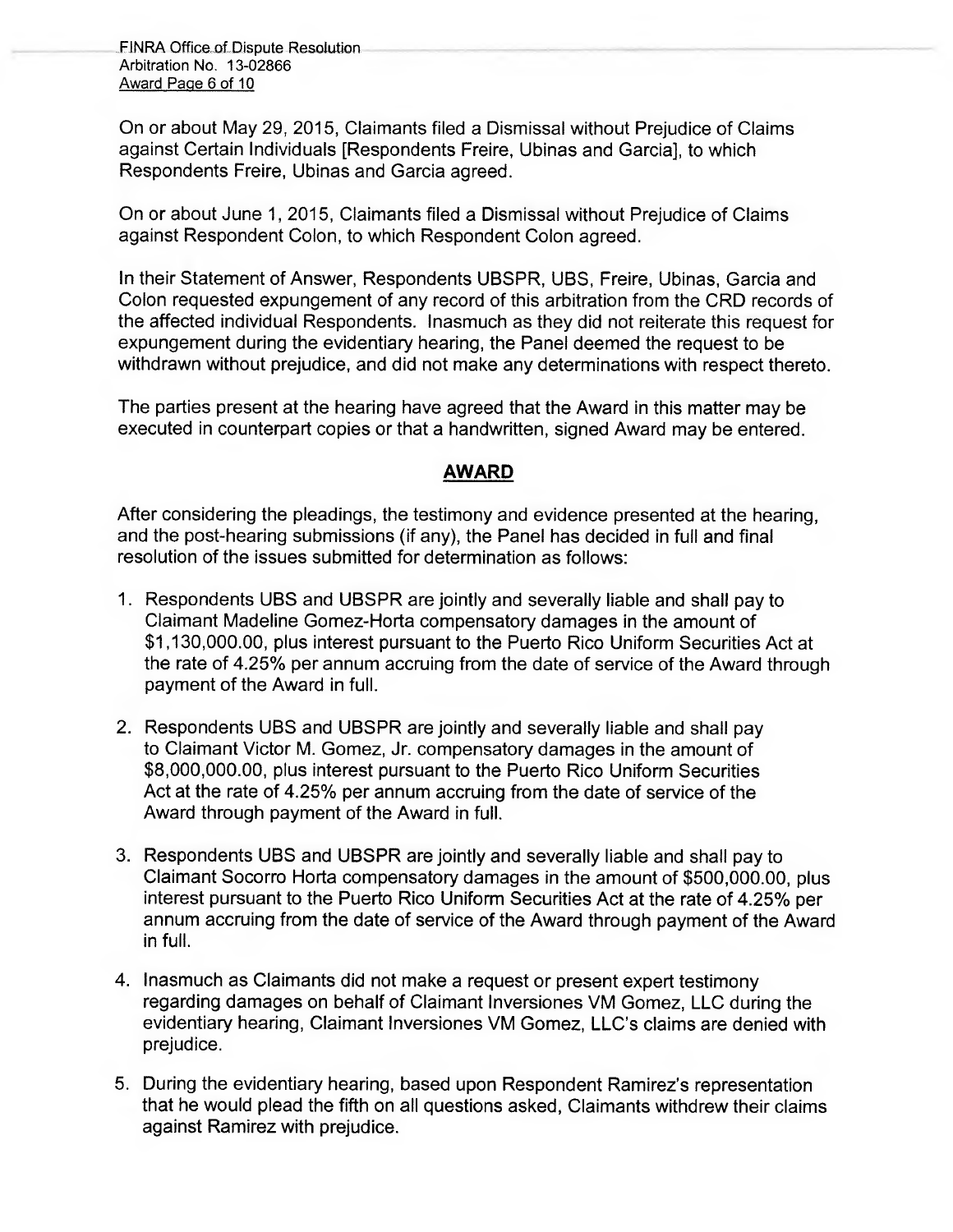- 6. Respondents UBS and UBSPR are jointly and severally liable and shall pay to Claimant Madeline Gomez-Horta punitive damages in the amount of \$282,850.00. Punitive damages are awarded pursuant to the following case law: (1) Mastrobuono v. Shearson Lehman Hutton, Inc., 514 U.S. 52 (1995); and (2) based on the reckless indifference of Respondents UBS and UBSPR in this matter, Exxon Shipping Company v. Baker, 554 U.S. 471, 493-494 (2008).
- 7. Respondents UBS and UBSPR are jointly and severally liable and shall pay to Claimant Victor M. Gomez, Jr. punitive damages in the amount of \$3,500,000.00. Punitive damages are awarded pursuant to the following case law: (1) Mastrobuono v. Shearson Lehman Hutton, Inc., 514 U.S. 52 (1995); and (2) based on the reckless indifference of Respondents UBS and UBSPR in this matter, Exxon Shipping Company v. Baker, 554 U.S. 471, 493-494 (2008).
- 8. Respondents UBS and UBSPR are jointly and severally liable and shall pay to Claimant Socorro Horta punitive damages in the amount of \$217,500.00. Punitive damages are awarded pursuant to the following case law: (1) Mastrobuono v. Shearson Lehman Hutton, Inc., 514 U.S. 52 (1995); and (2) based on the reckless indifference of Respondents UBS and UBSPR in this matter, Exxon Shipping Company v. Baker, 554 U.S. 471, 493-494 (2008).
- 9. Pursuant to Section 890(a)(2) of the Puerto Rico Uniform Securities Act, Respondents UBS and UBSPR are jointly and severally liable and shall pay to Claimant Madeline Gomez-Horta attorneys' fees in the amount of \$466,240.50, representing one-third of the total compensatory and punitive damages awarded to her.
- 10. Pursuant to Section 890(a)(2) of the Puerto Rico Uniform Securities Act, Respondents UBS and UBSPR are jointly and severally liable and shall pay to Claimant Victor M. Gomez, Jr. attorneys' fees in the amount of \$3,795,000.00, representing one-third of the total compensatory and punitive damages awarded to him.
- 11. Pursuant to Section 890(a)(2) of the Puerto Rico Uniform Securities Act, Respondents UBS and UBSPR are jointly and severally liable and shall pay to Claimant Socorro Horta attorneys' fees in the amount of \$236,775.00, representing one-third of the total compensatory and punitive damages awarded to her.
- 12. Respondents UBS and UBSPR are jointly and severally liable and shall reimburse Claimants Victor M. Gomez, Jr., Madeline Gomez-Horta and Socorro Horta in the amount of \$600.00, representing the non-refundable portion of the claim filing fee previously paid by Claimants to FINRA Office of Dispute Resolution.
- 13. Respondents UBS and UBSPR are jointly and severally liable and shall reimburse Claimants Victor M. Gomez, Jr., Madeline Gomez-Horta and Socorro Horta in the amount of \$85,950.27, representing costs incurred by Claimants in connection with this matter.
- 14. Respondent UBSPR's Counterclaim is denied in its entirety.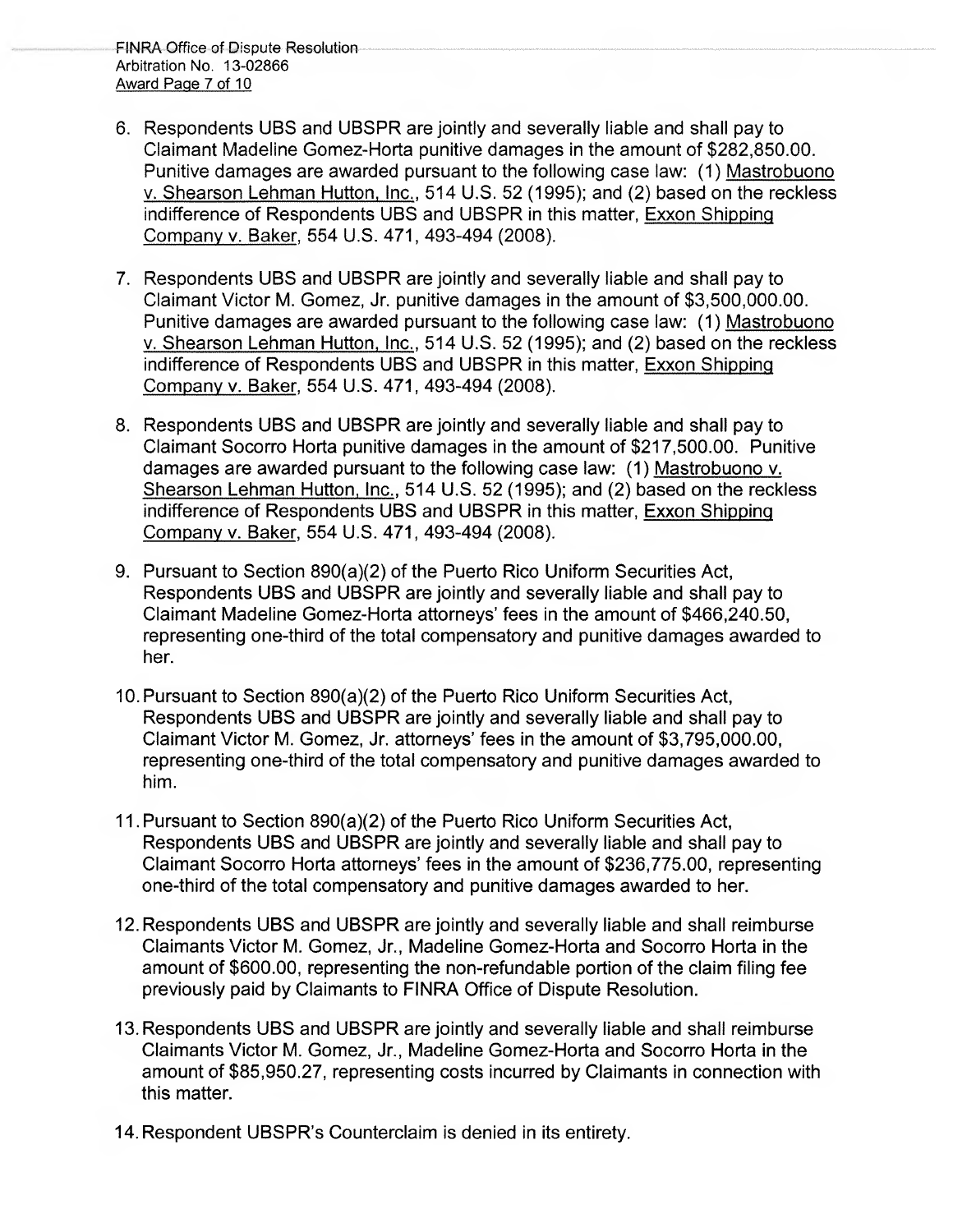FINRA Office of Dispute Resolution Arbitration No. 13-02866 Award Page 8 of 10

15.Any and all relief not specifically addressed herein is denied.

# **FEES**

Pursuant to the Code of Arbitration Procedure, the following fees are assessed:

### **Filing Fees**

FINRA Office of Dispute Resolution assessed a filing fee\* for each claim:

| Initial Claim Filing Fee | $=$ \$1,800.00  |
|--------------------------|-----------------|
| Counterclaim Filing Fee  | $=$ \$ 3,700.00 |

*\*The filing fee is made up of a non-refundable and a refundable portion.* 

#### **Member Fees**

Member fees are assessed to each member firm that is a party in these proceedings or to the member firm(s) that employed the associated person(s) at the time of the event(s) giving rise to the dispute. Accordingly, as parties, Respondents UBS, UBSPR and UBS Bank are each assessed the following:

| <b>UBS</b>                        |               |
|-----------------------------------|---------------|
| Member Surcharge                  | $= $3,750.00$ |
| Pre-Hearing Processing Fee        | $= $750.00$   |
| <b>Hearing Processing Fee</b>     | $= $5,500.00$ |
| <b>UBSPR</b>                      |               |
| Member Surcharge                  | $= $3,750.00$ |
| <b>Pre-Hearing Processing Fee</b> | $= $750.00$   |
| <b>Hearing Processing Fee</b>     | $= $5,500.00$ |
| <b>UBS Bank</b>                   |               |
| Member Surcharge                  | $= $3,750.00$ |
| <b>Adjournment Fees</b>           |               |

Adjournments granted during these proceedings for which fees were assessed:

|  |  | June 8-12, 2015, and June 15-19, 2015, adjournment by Claimants | $= $1,200.00$ |
|--|--|-----------------------------------------------------------------|---------------|
|--|--|-----------------------------------------------------------------|---------------|

| Total Adjournment Fees | $= $1,200.00$ |
|------------------------|---------------|

The Panel has assessed the total \$1,200.00 adjournment fee jointly and severally to Claimants.

## **Last Minute Cancellation Fees**

Fees apply when a hearing on the merits is postponed or settled within three business days before the start of a scheduled hearing session: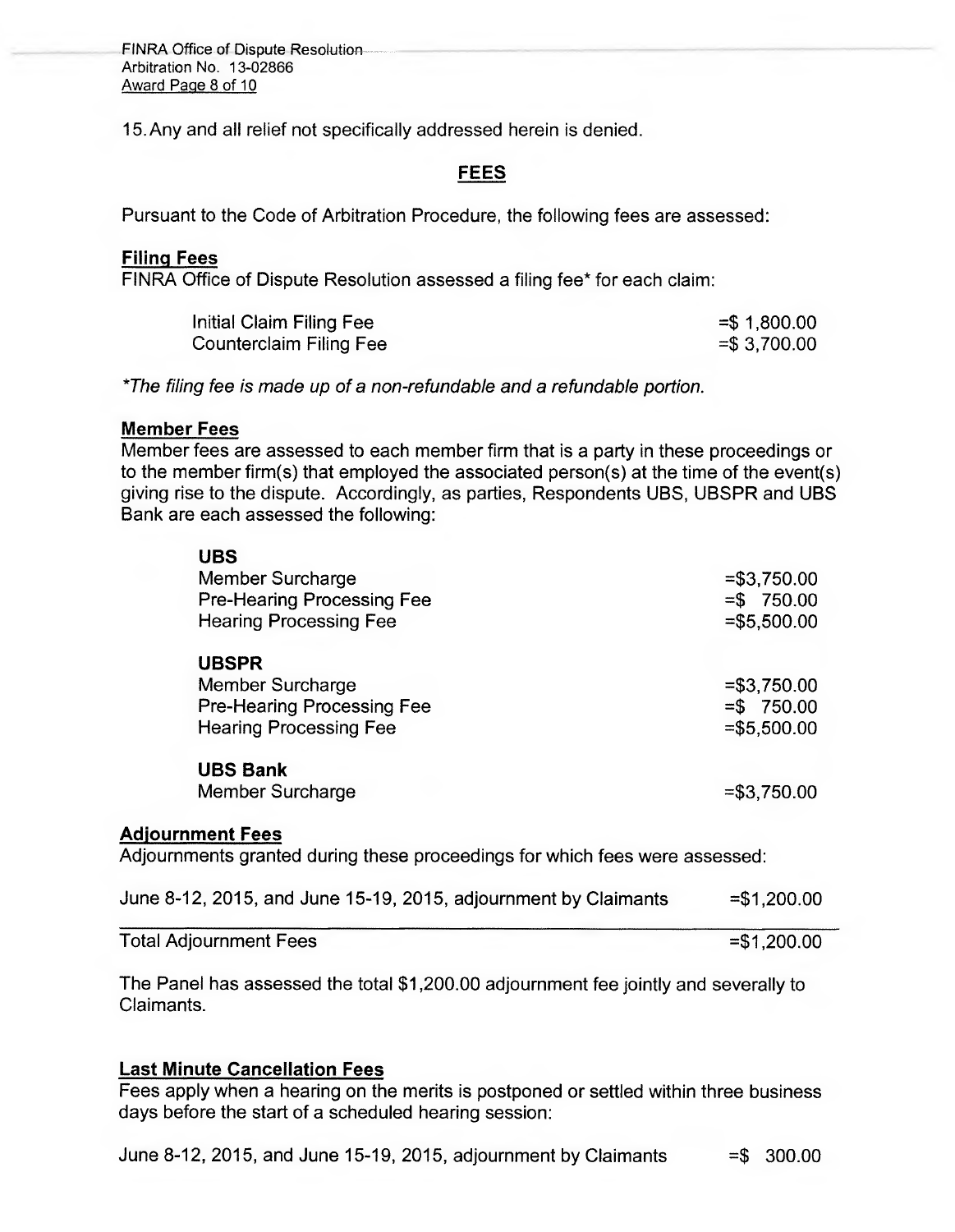Total Last Minute Cancellation Fees  $=$  \$ 300.00

The Panel has assessed the total \$300.00 last minute cancellation fee jointly and severally to Claimants.

# **Hearing Session Fees and Assessments**

The Panel has assessed hearing session fees for each session conducted. A session is any meeting between the parties and the arbitrator(s), including a pre-hearing conference with the arbitrator(s) that lasts four (4) hours or less. Fees associated with these proceedings are:

|                                         | Two (2) pre-hearing sessions with a single arbitrator $@$ \$450.00/session |            | $= $ 900.00$   |
|-----------------------------------------|----------------------------------------------------------------------------|------------|----------------|
| Pre-hearing conferences: March 31, 2015 |                                                                            | 1 session  |                |
|                                         | June 2, 2015                                                               | 1 session  |                |
|                                         | Four (4) pre-hearing sessions with the Panel $@$ \$1,200.00/session        |            | $= $4,800.00$  |
| Pre-hearing conferences: June 25, 2014  |                                                                            | 1 session  |                |
|                                         | October 9, 2014                                                            | 1 session  |                |
|                                         | June 4, 2015                                                               | 1 session  |                |
|                                         | June 8, 2015                                                               | 1 session  |                |
|                                         | Twenty-three (23) hearing sessions $@$ \$1,200.00/session                  |            | $= $27,600.00$ |
| <b>Hearing Dates:</b>                   | November 29, 2016                                                          | 2 sessions |                |
|                                         | November 30, 2016                                                          | 3 sessions |                |
|                                         | December 1, 2016                                                           | 2 sessions |                |
|                                         | December 2, 2016                                                           | 3 sessions |                |
|                                         | December 5, 2016                                                           | 3 sessions |                |
|                                         | December 6, 2016                                                           | 2 sessions |                |
|                                         | December 7, 2016                                                           | 3 sessions |                |
|                                         | December 8, 2016                                                           | 3 sessions |                |
|                                         | December 9, 2016                                                           | 2 sessions |                |
|                                         |                                                                            |            |                |

Total Hearing Session Fees =  $\frac{1}{3}$  =\$33,300.00

The Panel has assessed the total hearing session fees of \$33,300.00 jointly and severally to Respondents UBS and UBSPR.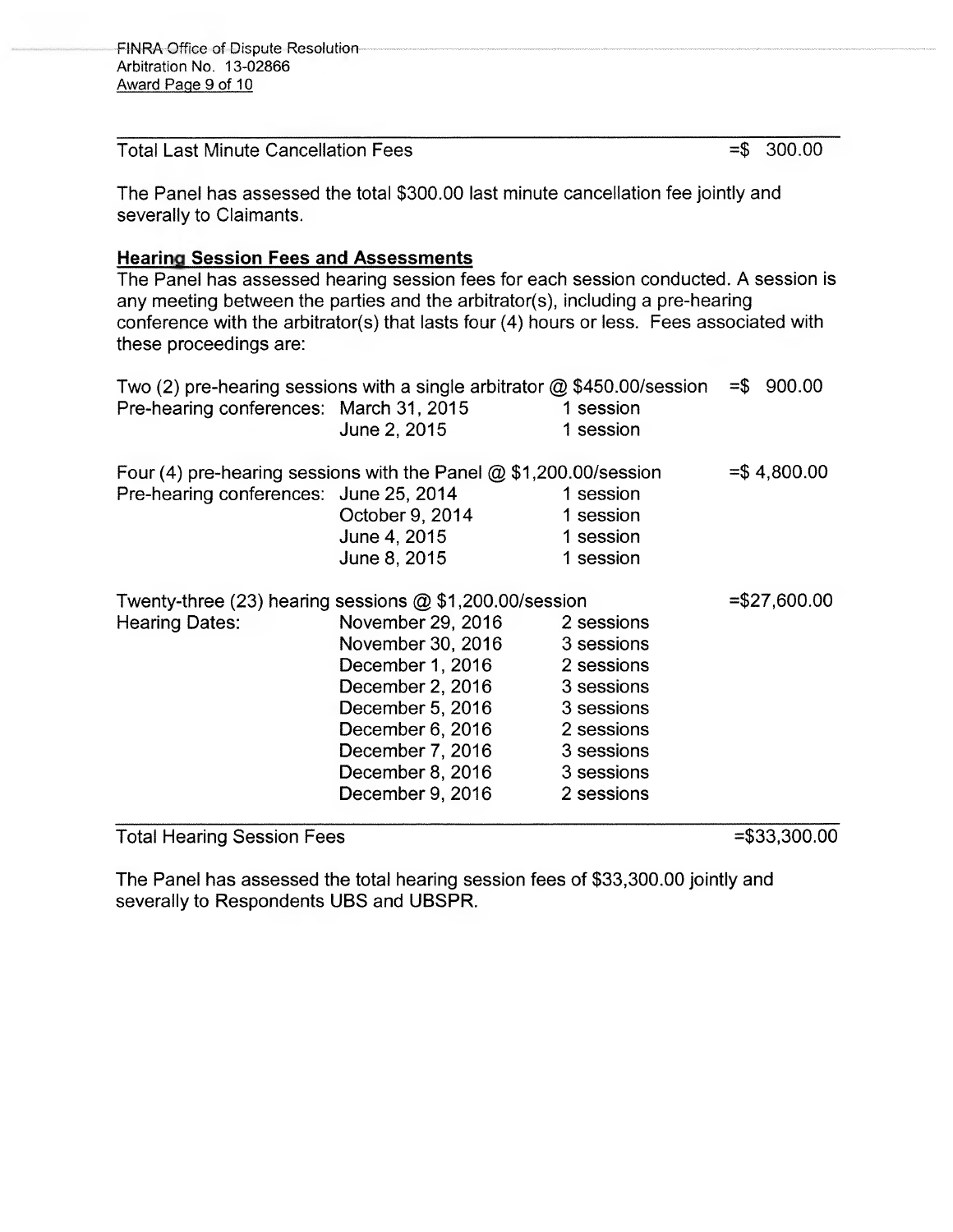FINRA Office of Dispute Resolution Arbitration No. 13-02866 Award Page 10 of 10

### **ARBITRATION PANEL**

| Jeffrey R. Roth           | $\blacksquare$ | <b>Public Arbitrator, Presiding</b><br>Chairperson |
|---------------------------|----------------|----------------------------------------------------|
| <b>Ivy Robin Ginsberg</b> | $\blacksquare$ | <b>Public Arbitrator</b>                           |
| S. William Gersten        | $\blacksquare$ | Non-Public Arbitrator                              |

1, the undersigned Arbitrator, do hereby affirm that I am the individual described herein and who executed this instrument which is my award.

### **Concurring Arbitrators' Signatures**

Jeffrey R. Roth Public Arbitrator, Presiding Chairperson Jeffrey R. Roth /s

**Ivy Robin Ginsberg Community Community Community Community Community Community Community Community Community Community Community Community Community Community Community Community Community Community Community Community Co** Public Arbitrator

S. William Gersten Non-Public Arbitrator Non-Public Arbitrator Non-Public Arbitrator

Signature Date 1/11/17

)

Date of Service (For FINRA Office of Dispute Resolution use only)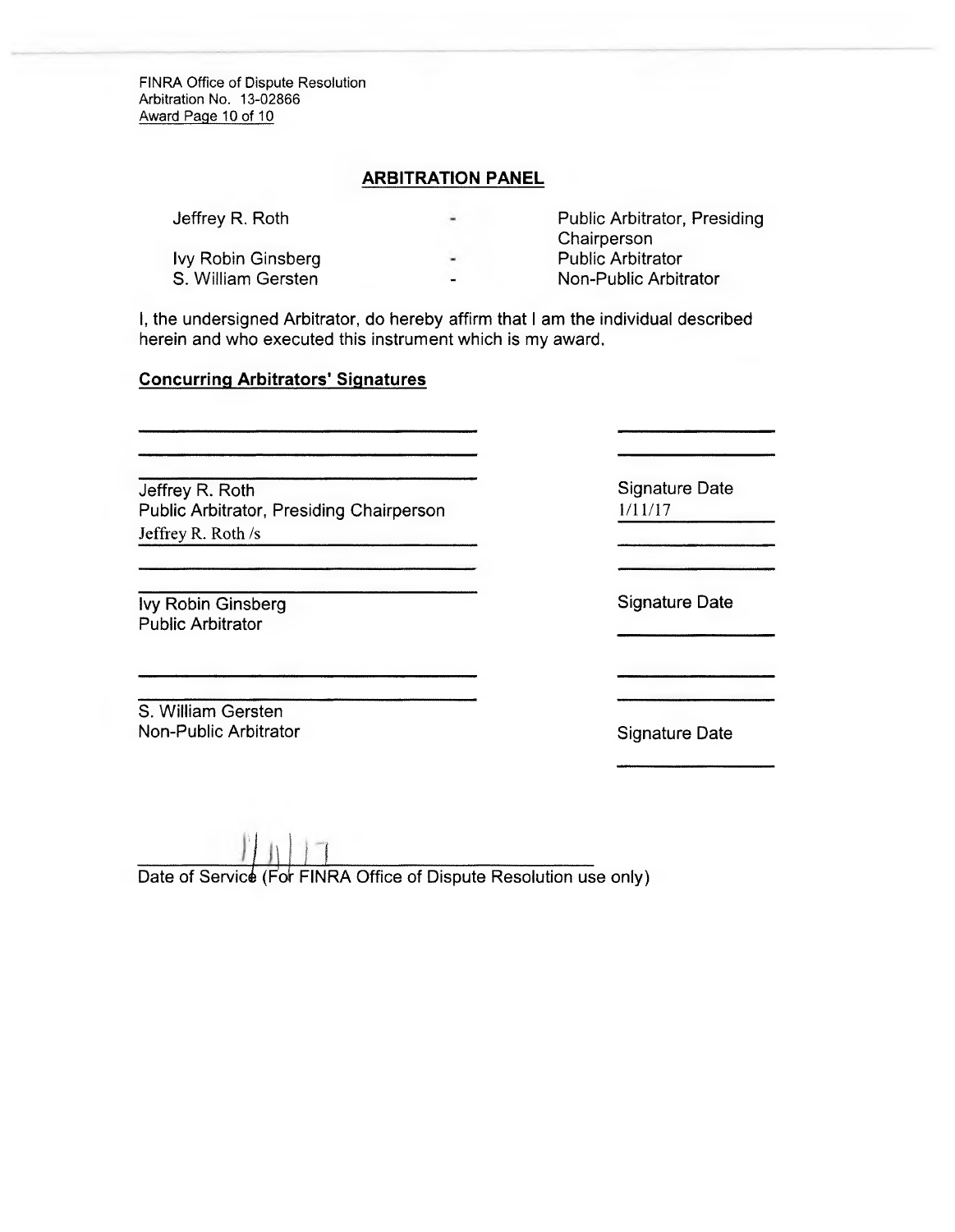FINRA Office of Dispute Resolution Arbitration No. 13-02866 Award Paae 10 of 10

### ARBITRATION PANEL

lvy Robin Ginsberg<br>S. William Gersten

Jeffre**y R. Roth <b>Public Arbitrator**, Presiding Chairperson **Public Arbitrator**, Presiding Chairperson

Non-Public Arbitrator

I, the undersigned Arbitrator, do hereby affirm that I am the individual described herein and who executed this instrument which is my **award.** 

### **Concurring Arbitrators' Signatures**

Jeffrey R. Roth Public Arbitrator, Presiding **Chairperson** 

Ivy Robin Ginsberg **Public Arbitrator** 

Signature Date

/

e Date

S. William Gersten Non-Public Arbitrator

Signature Date

Date of Service (For **FINRA Office of Dispute Resolution use only)**